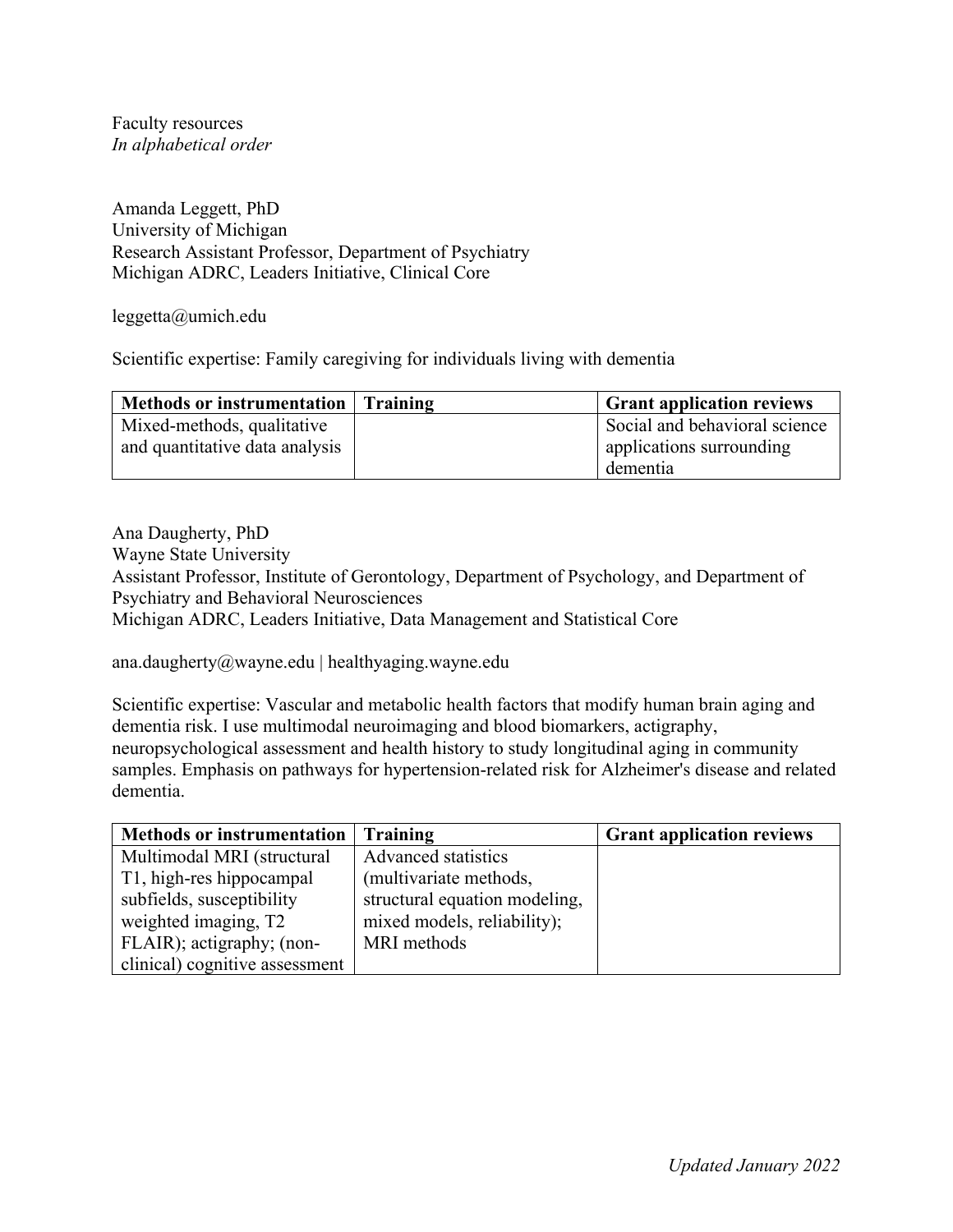## Andrew Bender, PhD Michigan State University Assistant Professor, Department of Neurology and Ophthalmology Michigan ADRC, Leaders Initiative, Neuroimaging Core

## arbender@msu.edu

Scientific expertise: My expertise is in structural and diffusion MRI in the contexts of cognitive aging, lifespan development, and neurodegenerative disease. In addition to a host of methods for MRI processing, my work uses a variety of approaches for statistical analysis including structural equation modeling, mixed effects models, partial least squares, and path analysis.

| <b>Methods or instrumentation</b> | <b>Training</b>               | <b>Grant application reviews</b> |
|-----------------------------------|-------------------------------|----------------------------------|
| MRI processing methods            | My lab has training resources | Approach and significance of     |
| (e.g., ANTs, ASHS, FSL,           | for basic image processing,   | MRI methods, particularly for    |
| Freesurfer, MRtrix, SPM);         | and we can offer consultation | structural and diffusion MRI     |
| high dimensional analysis         | on image segmentation and     |                                  |
| methods (e.g., clustering,        | diffusion MRI methods         |                                  |
| mixed effects models);            |                               |                                  |
| manual and automated brain        |                               |                                  |
| segmentation methods;             |                               |                                  |
| advanced diffusion MRI            |                               |                                  |
| processing (e.g., MRtrix,         |                               |                                  |
| NODDI, DKI)                       |                               |                                  |

Andrew Lieberman, MD, PhD University of Michigan Gerald Abrams Collegiate Professor of Pathology Michigan ADRC, Neuropathology Core Lead

liebermn@med.umich.edu | https://www.pathology.med.umich.edu/andrew-p-lieberman-lab

Scientific expertise: Neuropathology, cellular and mouse models of neurodegeneration, polyglutamine and lysosomal disorders

Animal models: AR113Q; Npc1 -/-; Npc1 flox; human NPC1 I1061T

| Methods or instrumentation   Training |                            | <b>Grant application reviews</b> |
|---------------------------------------|----------------------------|----------------------------------|
| Molecular biology,                    | Analysis of neuropathology | Mechanisms of                    |
| biochemistry, histology               |                            | neurodegeneration                |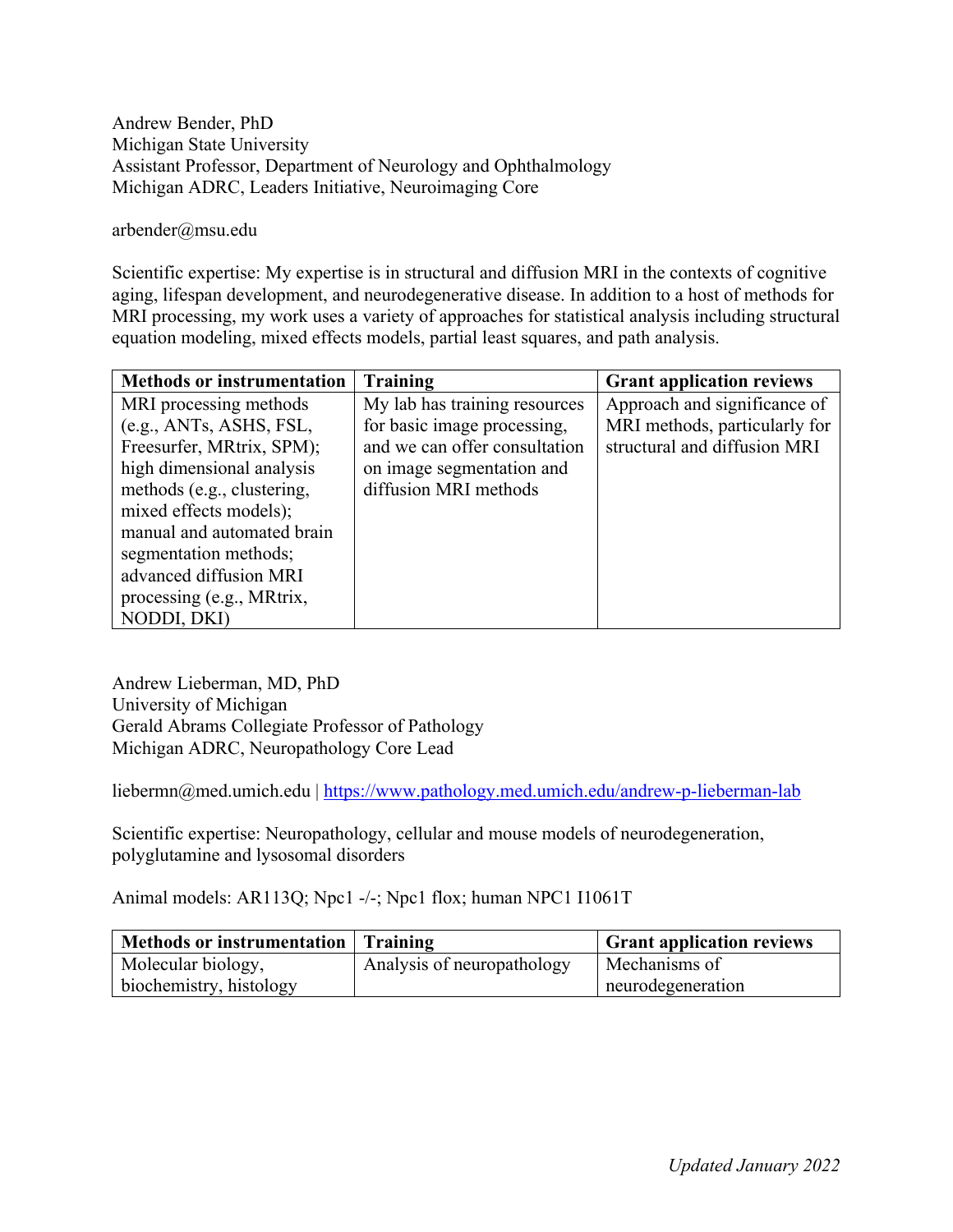Annalise Rahman-Filipiak, PhD University of Michigan Assistant Professor, Department of Psychiatry Michigan ADRC, Leaders Initiative, Clinical Core

rahmanam@med.umich.edu | Program website: https://hampstead.lab.medicine.umich.edu/home

Scientific expertise: Neuropsychology, cognitive aging, biomarker disclosure

| Methods or instrumentation Training |                             | <b>Grant application reviews</b> |
|-------------------------------------|-----------------------------|----------------------------------|
| Neuropsychological testing,         | Cognitive testing, test     | Neuropsychology, cognitive       |
| PET imaging, feedback,              | development and validation, | aging, caregiving, TBI,          |
| biomarker disclosure, mixed         | psychometrics               | Alzheimer's disease and          |
| methods                             |                             | related dementias                |

Benjamin Combs, PhD Michigan State University Research Assistant Professor, Department of Translation Science and Molecular Medicine Michigan ADRC, Leaders Initiative, Biomarker Core

combsben@msu.edu

Scientific expertise: I study the role of tau protein in neurodegenerative disease using protein biochemistry, cultured cells, and animal models. Specifically, I look at the role of tau protein in dysregulation of axonal transport as a potential mechanism of tau's toxicity in disease.

Animal models: TauKO: a mouse line with the MAPT gene knocked out. hTau: a mouse line with human MAPT gene replacing mouse tau.

| <b>Methods or instrumentation</b> | Training | <b>Grant application reviews</b> |
|-----------------------------------|----------|----------------------------------|
| Primary neuron culture,           |          | Tau protein, axonal transport    |
| confocal microscopy, electron     |          |                                  |
| microscopy                        |          |                                  |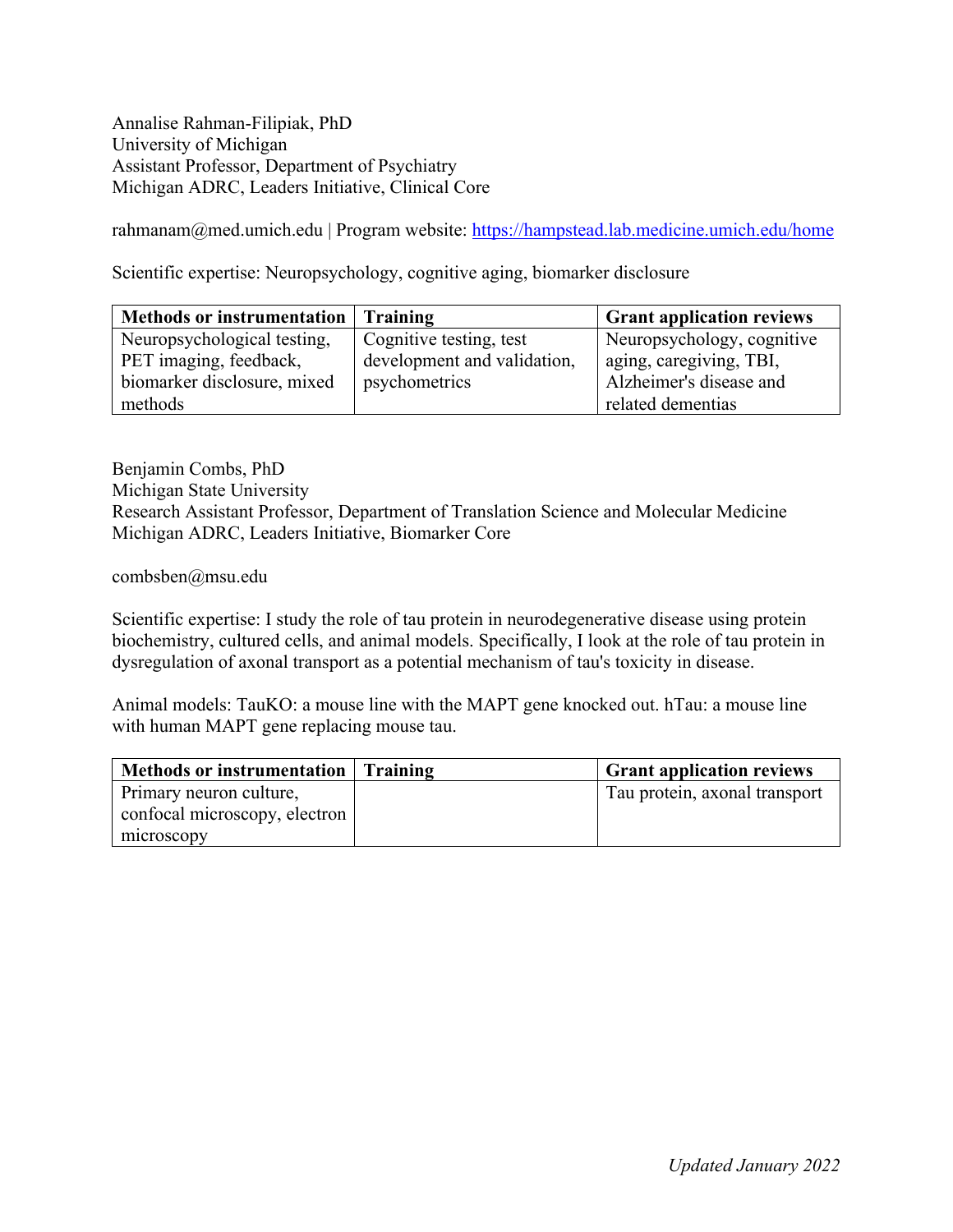Benjamin Hampstead, PhD, ABPP/CN University of Michigan Stanley Berent, PhD, Collegiate Professor of Psychology Michigan ADRC, Clinical Core Lead

bhampste@med.umich.edu | https://hampstead.lab.medicine.umich.edu/home

Scientific expertise: I focus on the early detection of, and non-pharmacologic treatment for, cognitive deficits arising from neurologic injury and disease.

Core resources: UM-MAP data set

| <b>Methods or instrumentation</b> | Training                      | <b>Grant application reviews</b> |
|-----------------------------------|-------------------------------|----------------------------------|
| TMS, tES, fNIRS, s/fMRI,          | TMS, tES, fNIRS, s/fMRI,      | Areas related to                 |
| neuropsych measures,              | neuropsych measures,          | neuromodulation,                 |
| cognition-oriented treatments     | cognition-oriented treatments | neuroimaging, non-               |
|                                   |                               | pharmacologic interventions,     |
|                                   |                               | and diagnosis                    |

Bruno Giordani, PhD University of Michigan Professor of Psychology, Departments of Psychiatry, Neurology, Psychology Chief Psychologist, Department of Psychiatry Senior Director, Mary A. Rackham Institute Michigan ADRC, Associate Director

giordani@med.umich.edu

Scientific expertise: Earliest appearance of cognitive and motor features in healthy aging and dementia. Nonpharmacological to cognitive loss in aging and medical illness.

Other resources: Driving simulators

| Methods or instrumentation | Training                      | <b>Grant application reviews</b> |
|----------------------------|-------------------------------|----------------------------------|
| Computer-based assessment, | Computer-based assessment     | See previous                     |
| EEG methodologies          | and remediation of cognitive, |                                  |
|                            | motor, and behavioral         |                                  |
|                            | features in medical illness   |                                  |
|                            | and dementia                  |                                  |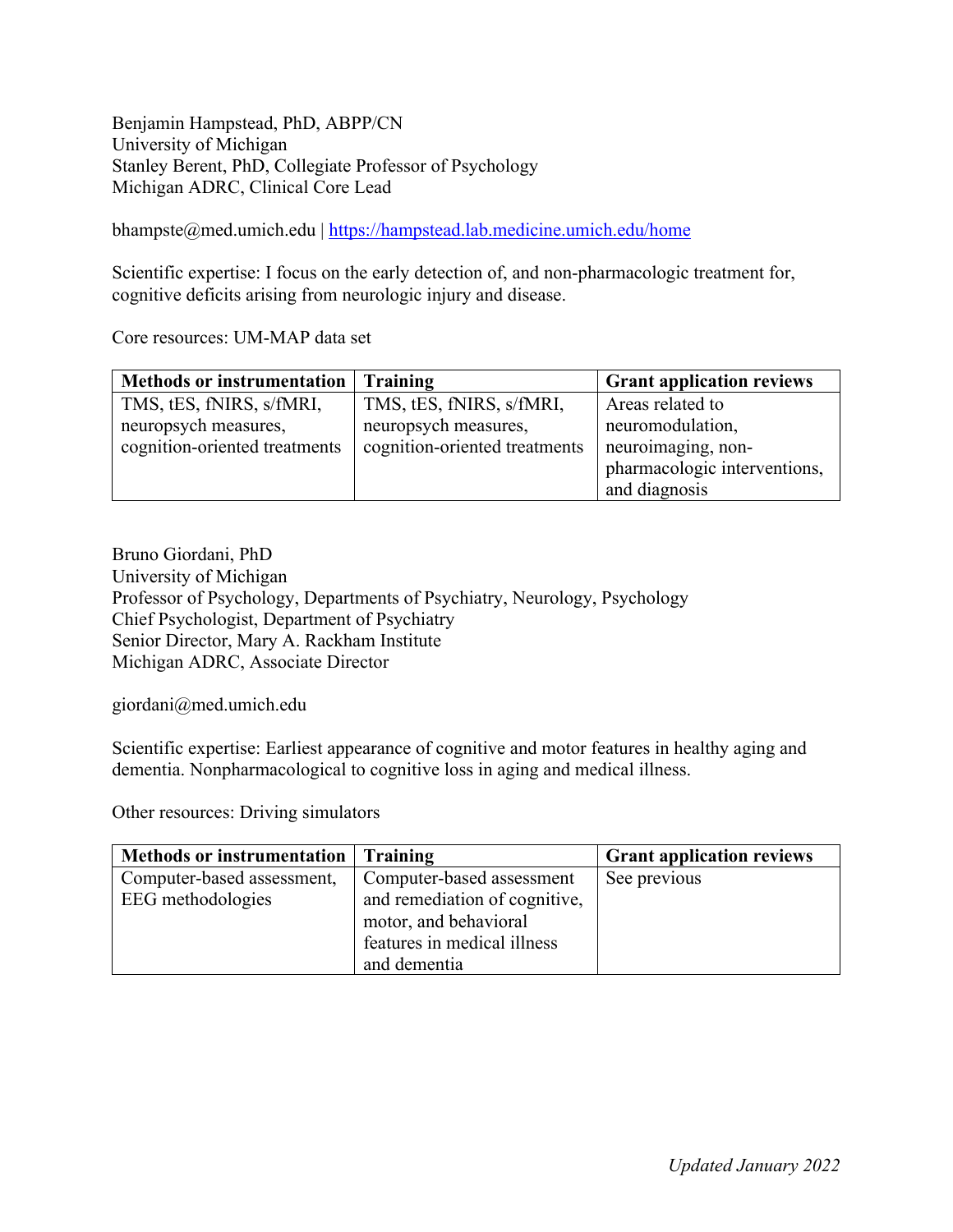Dave Morgan, PhD Michigan State University Professor, Department of Translational Neuroscience Michigan ADRC, Biomarker Core Co-Lead

scientist.dave@gmail.com

Scientific expertise: Neurochemistry of memory. Mouse models of amyloidosis and tauopathy. Immunotherapy and gene therapy. CSF and Blood fluid biomarkers in AD

Animal models: APP+PS1 model of amyloidosis. PS19 model of tauopathy. Aged C57 mice.

Core resources: Access to SIMOA assays

| Methods or instrumentation   Training |                         | <sup>1</sup> Grant application reviews |
|---------------------------------------|-------------------------|----------------------------------------|
| Digital scanning microscopy,          | Quantitative microscopy | Animal models, drug                    |
| SIMOA protein measurement             |                         | development, fluid                     |
| at fg/ml levels                       |                         | biomarkers                             |

Courtney Polenick, PhD University of Michigan Assistant Professor, Department of Psychiatry

Michigan ADRC, Leaders Initiative, Outreach, Recruitment and Engagement Core

cpolenic@med.umich.edu

Scientific expertise: Family relationships and caregiving, chronic illness management, and complex care needs including dementia and multimorbidity

| Methods or instrumentation   Training | <b>Grant application reviews</b> |
|---------------------------------------|----------------------------------|
| Daily diary and ecological            | Caregiving, chronic illness      |
| momentary assessment,                 | management, dyadic data          |
| salivary biomarkers, dyadic           |                                  |
| data                                  |                                  |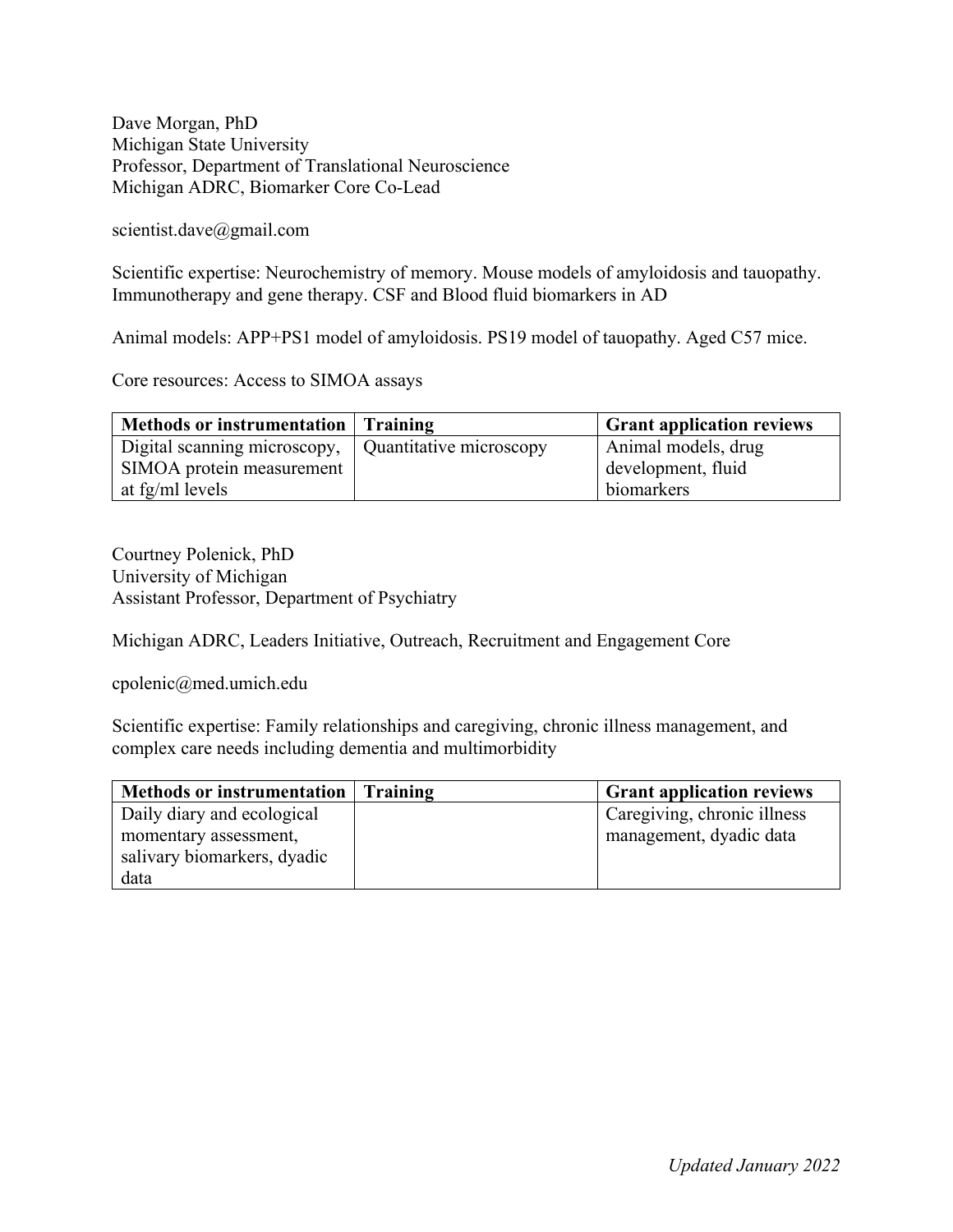Doug Noll, PhD University of Michigan Ann and Robert H. Lurie Professor of Biomedical Engineering Professor, Department of Radiology Co-Director, fMRI Center Michigan ADRC, Neuroimaging Core Lead

dnoll@umich.edu | https://nollresearch.engin.umich.edu/

Scientific expertise: Research is focused on the data acquisition and processing for imaging brain function using magnetic resonance imaging (functional MRI or fMRI). Projects include development of image acquisition and reconstruction techniques, post-processing and analysis methods, methods for elimination of movement and other artifacts, and the development of neuroimaging biomarkers for disease.

Core resources: Access to neuroimaging data for MADRC cohorts, consulting on design of imaging components and imaging biomarkers, consulting on image analysis

| Methods or instrumentation   Training |                                                  | <b>Grant application reviews</b> |
|---------------------------------------|--------------------------------------------------|----------------------------------|
| 3T MRI, Functional and                | MRI Physics, MRI protocols,   Imaging components |                                  |
| <b>Anatomical MRI</b>                 | fMRI experimental design                         |                                  |

Henry Paulson, MD, PhD University of Michigan Lucile Groff Professor of Neurology for Alzheimer's Disease and Related Dementias Interim Co-Director, Michigan Neuroscience Institute Michigan ADRC, Director and Principal Investigator

henryp@med.umich.edu

Scientific expertise: Mechanisms of age-related neurodegenerative diseases

Animal models: multiple polyglutamien mouses models, esp. SCa3; P301S Tau tg ; A53T synuclein tg; WT-UBQLN2 and P506T-UBQLN2 tgtg

| Methods or instrumentation   Training |                          | <b>Grant application reviews</b> |
|---------------------------------------|--------------------------|----------------------------------|
| Basic molecular and cell              | Basic molecular and cell | Mechanisms of                    |
| biological methods                    | biological methods       | neurodegenerative diseases       |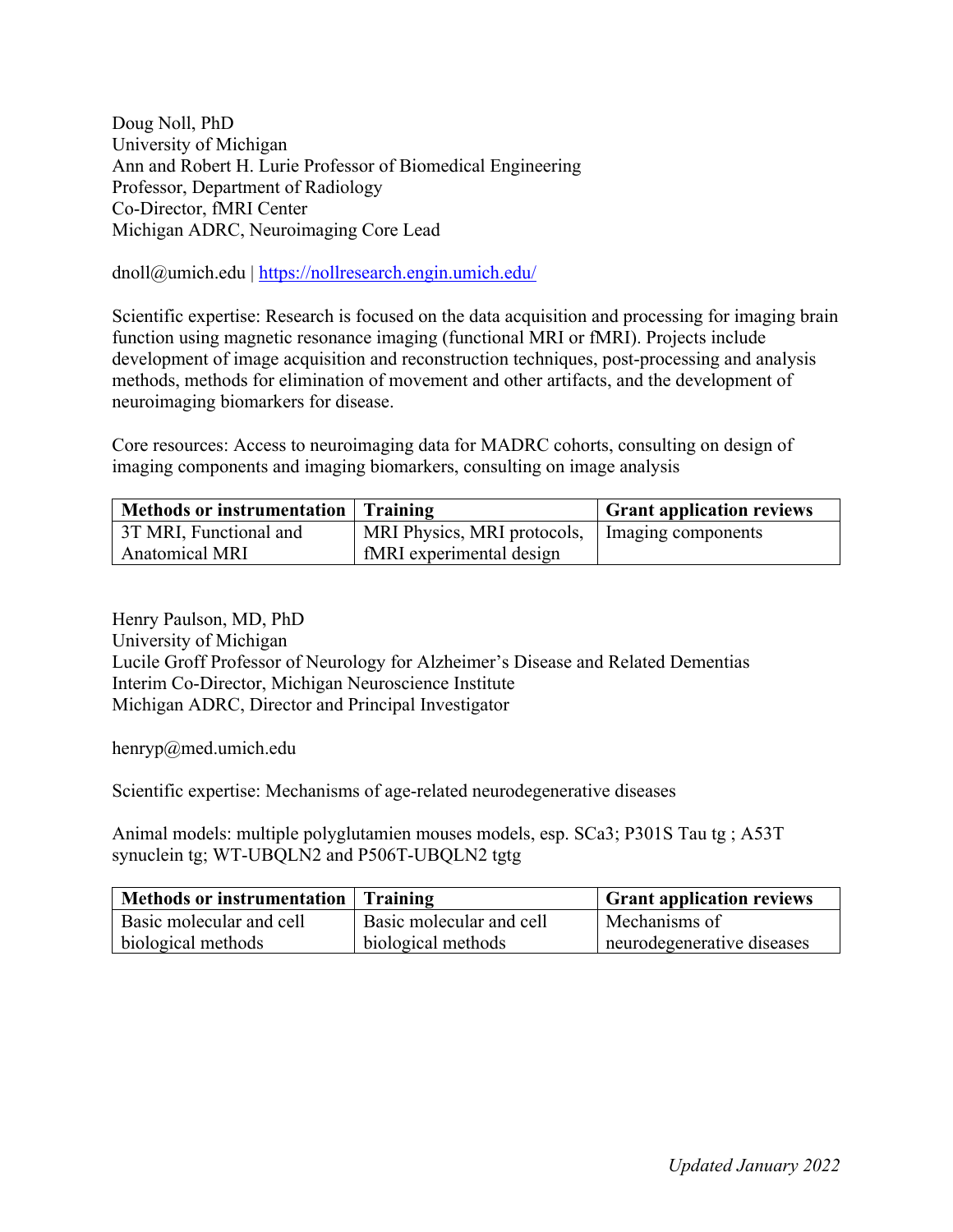Irving Vega, PhD Michigan State University Associate Professor, Department of Translational Neuroscience Michigan Center for Contextual Factors in Alzheimer's Disease, Recruitment Core Co-Lead Michigan ADRC, REC Co-Lead vegaie@msu.edu | https://translationalscience.msu.edu/research-groups/vega-lab.html

Scientific expertise: Proteome changes associated with the accumulation of pathological tau. Identification of biomarkers in tissue and biofluids. Health disparities associated with ADRD.

Animal models: JNPL3 - expresses htauP301L under the prion promoter (SW background as developed at Mayo Clinic JAX by Mike Hutton and Jada Lewis))

Other resources: At the Integrated Mass Spectrometry Unit, we provide proteomics services. https://translationalscience.msu.edu/resources/proteomics.html

| <b>Methods or instrumentation</b> | <b>Training</b> | <b>Grant application reviews</b> |
|-----------------------------------|-----------------|----------------------------------|
| Mass spectrometry-based           | Proteomics      | Projects related to tauopathies  |
| proteomics for the                |                 | that involves molecular and      |
| identification and                |                 | biochemical approaches.          |
| quantification of proteins and    |                 | Also, projects that propose      |
| <b>PTMs</b>                       |                 | interventions related to         |
|                                   |                 | ADRD in underserved and          |
|                                   |                 | underrepresented groups          |

Jeske Damoiseaux, PhD Wayne State University Associate Professor, Institute of Gerontology, Department of Psychology Michigan ADRC, Leaders Initiative, Neuroimaging Core

damoiseaux@wayne.edu | connectlab.wayne.edu

Scientific expertise: Age and disease related changes in cognition and brain structure and function. Early detection of atypical brain changes and identifying risk groups. Possible interventions to delay cognitive decline.

| <b>Methods or instrumentation</b> | Training                   | <b>Grant application reviews</b> |
|-----------------------------------|----------------------------|----------------------------------|
| Functional and structural         | General MRI data analyses; | Cognitive and brain changes      |
| MRI; brain network                | specific functional        | in aging and                     |
| connectivity                      | connectivity analyses      | neurodegenerative disease;       |
|                                   |                            | specifically, neuroimaging       |
|                                   |                            | applications                     |
|                                   |                            |                                  |
|                                   |                            |                                  |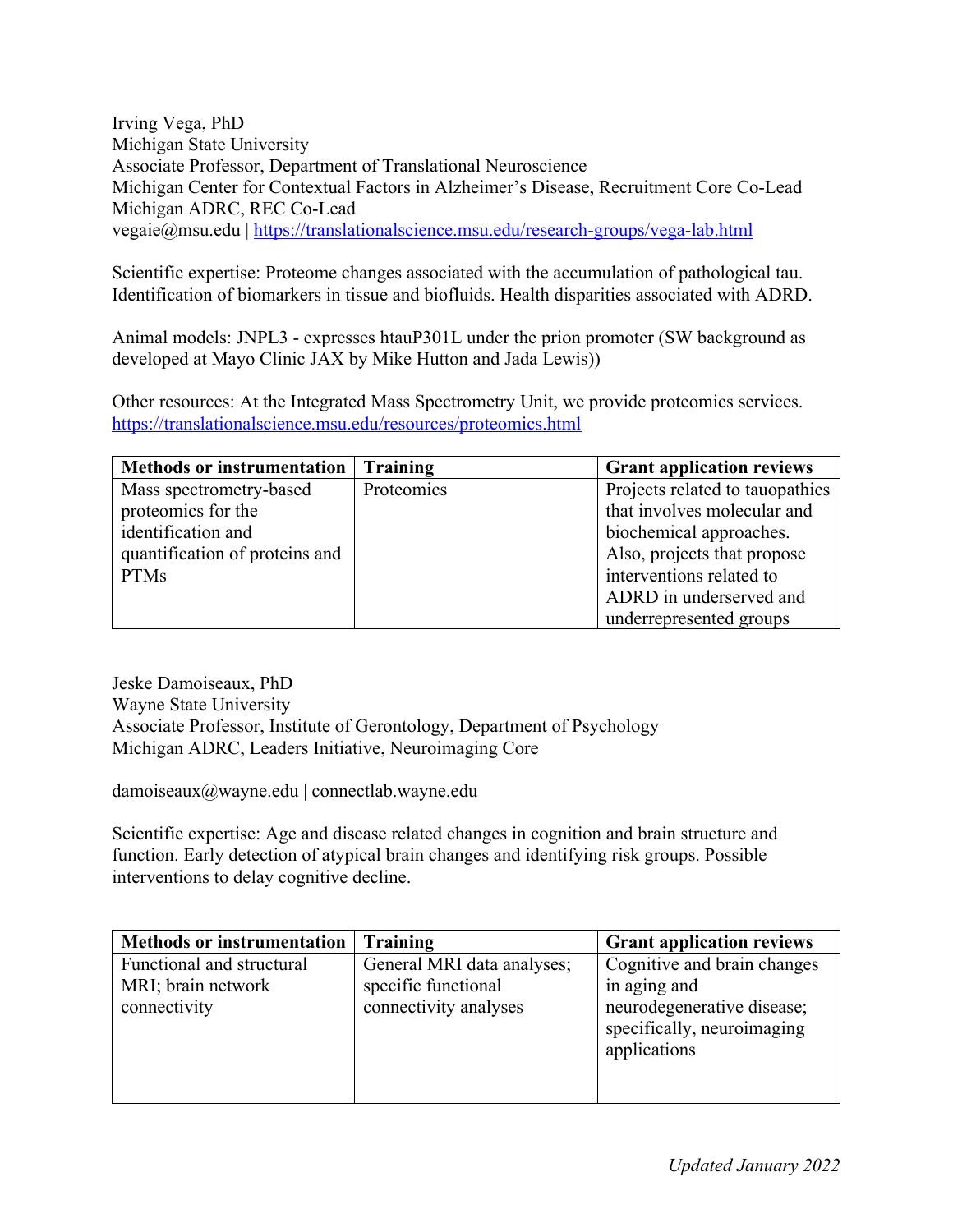Joan Ilardo, PhD Michigan State University College of Human Medicine, Director of Research Initiatives Michigan Dementia Coalition Michigan ADRC, Outreach, Recruitment and Engagement Core Investigator

ilardo@msu.edu

Scientific expertise: Health Services Research and Implementation Science, Chronic Disease Self-Management Program Implementation and Evaluation

| Methods or instrumentation Training |                                   | <b>Grant application reviews</b>  |
|-------------------------------------|-----------------------------------|-----------------------------------|
|                                     | Translational research phases     | Translational research phases     |
|                                     | T <sub>3</sub> and T <sub>4</sub> | T <sub>3</sub> and T <sub>4</sub> |

Judy Heidebrink, MD, MS University of Michigan Richard D. and Katherine M. O'Connor Research Professor of Neurology Michigan ADRC, Clinical Core Co-Lead

jheide@med.umich.edu

Scientific expertise: Clinical research pertinent to diagnosis/management of dementia, including clinical trials in the prevention and treatment of Alzheimer's disease

| Methods or instrumentation Training |                            | <b>Grant application reviews</b> |
|-------------------------------------|----------------------------|----------------------------------|
| Clinical trial methodology          | Clinical trial methodology | Clinical trials in dementia      |
|                                     |                            | prevention/treatment             |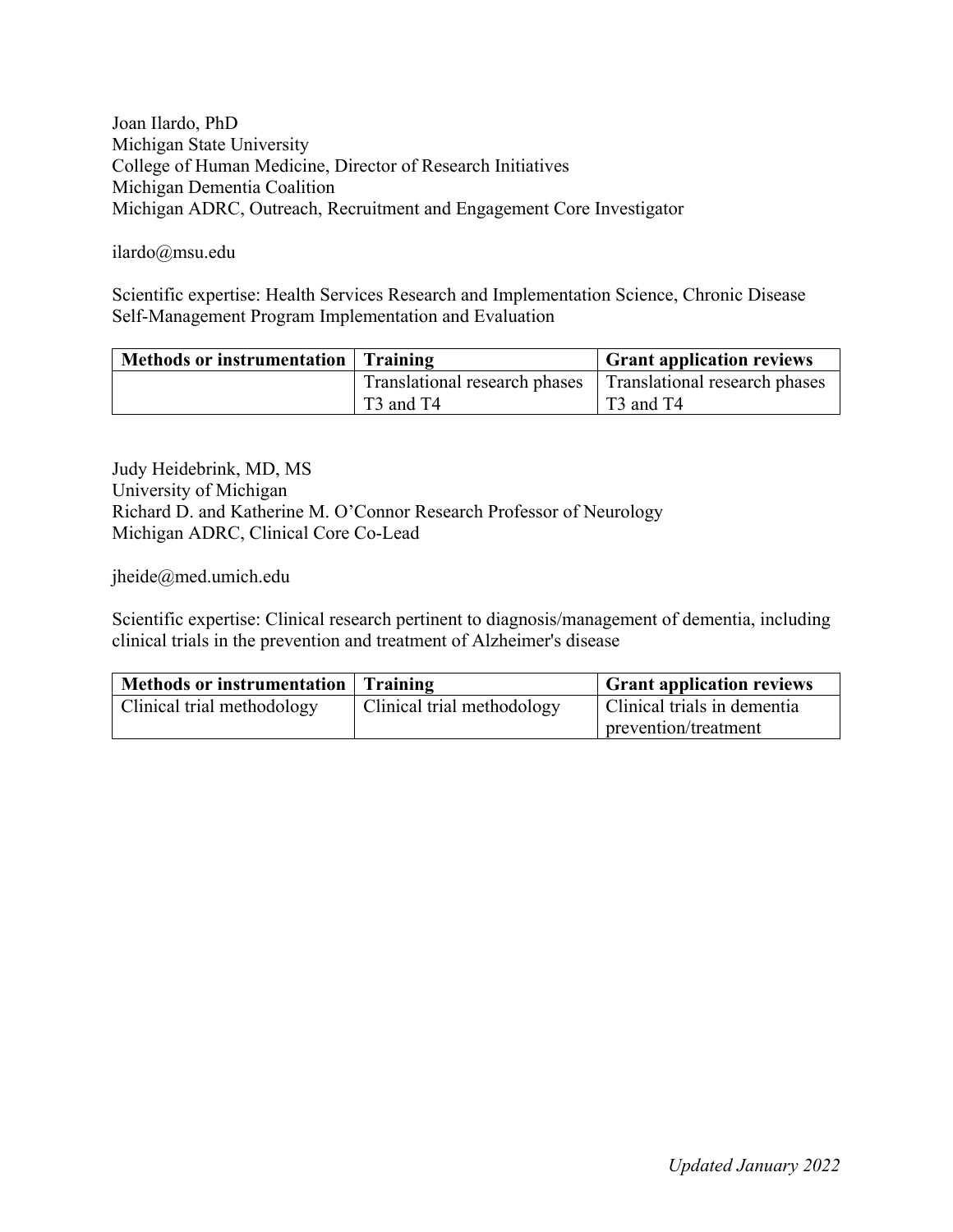Kelly Bakulski, PhD University of Michigan Assistant Professor, Department of Epidemiology, School of Public Health Michigan ADRC, Data and Statistical Core Lead

bakulski@umich.edu | https://sites.google.com/umich.edu/bakulskiresearch/home

Scientific expertise: Environmental chemical and genetic risk factors for neurological disorders using epidemiology and toxicology methods.

Core resources: Contact information for study recruitment, data for secondary analyses, database design/automation, statistical consultation for grant/manuscript, collaboration for analyses for grant/manuscript

| <b>Methods or instrumentation</b> | Training                         | <b>Grant application reviews</b> |
|-----------------------------------|----------------------------------|----------------------------------|
| Data preprocessing and            | I teach three regular classes in | Epidemiology, toxicology,        |
| analysis for genetics, RNA        | programming in R statistical     | genetics, environmental          |
| expression, epigenetics, and      | software, epigenomics data       | exposures                        |
| exposomics                        | QC and analyses, and             |                                  |
|                                   | pathophysiology                  |                                  |

Luis Hernandez-Garcia, PhD University of Michigan Research Professor, Department of Biomedical Engineering and Functional MRI Laboratory Co-Director, Animal MRI Facility

hernan@umich.edu | http://fmri.research.umich.edu/about/faculty/hernandez.php

Scientific expertise: MRI, brain blood flow, non-invasive neuromodulation

| Methods or instrumentation   Training |                         | <b>Grant application reviews</b> |
|---------------------------------------|-------------------------|----------------------------------|
| <b>MRI</b>                            | MRI, signal processing, | MRI, signal processing,          |
|                                       | mathematical modeling   | mathematical modeling            |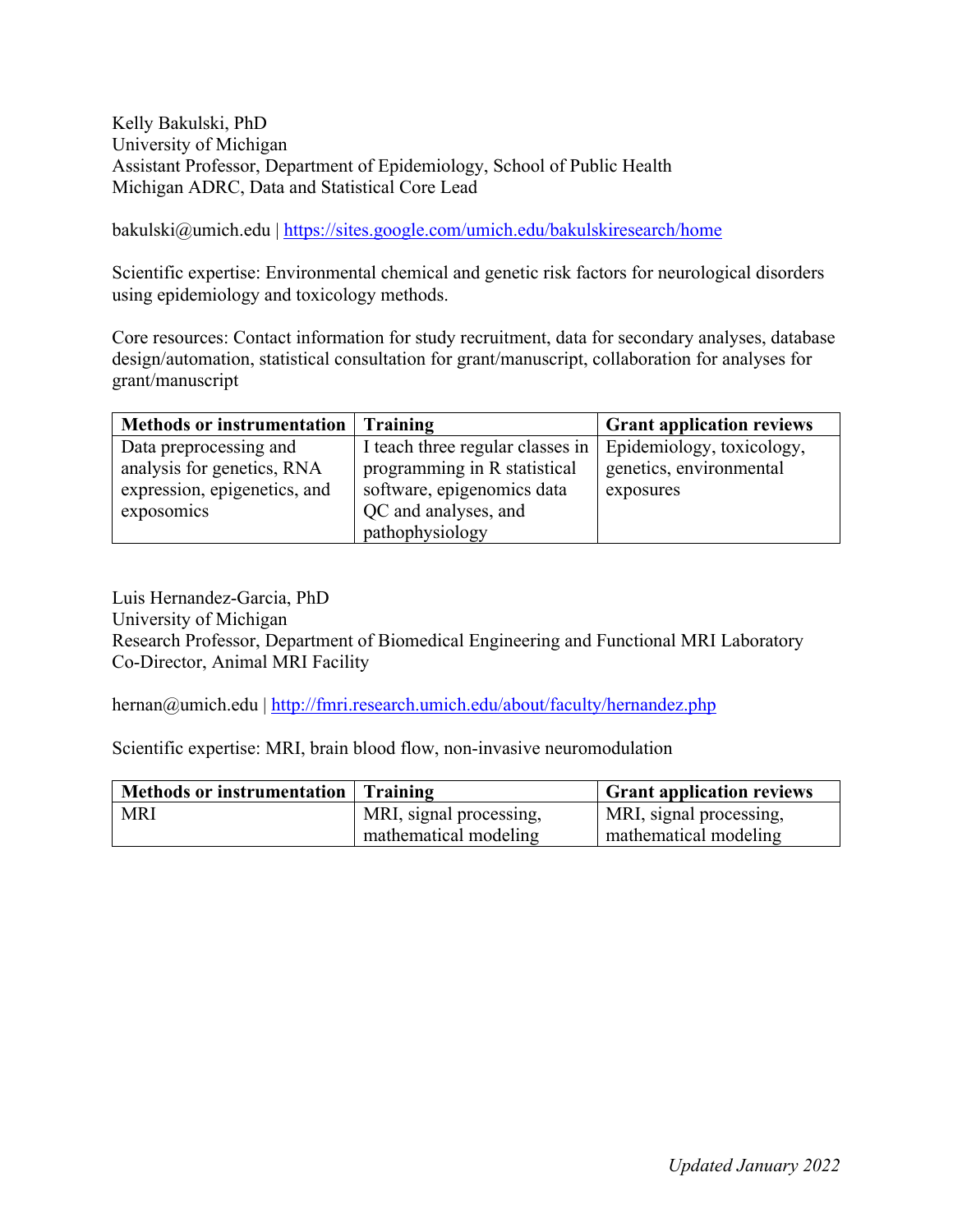Marcia Gordon, PhD Michigan State University Professor of Translational Neuroscience

Marcia.Gordon@hc.msu.edu | https://translationalscience.msu.edu/research-groups/gordonlab.html

Scientific expertise: I am especially interested in the role of innate immunity in aging and neurodegenerative disease. Increasingly, my research focuses on developing novel therapeutics to modulate innate immunity, including small molecule agents, vaccines, gene therapy and biologics, using transgenic mouse models with Alzheimer-like pathology.

Animal models: APP+PS1 transgenic mice = age-dependent accumulation of amyloid deposits, cognitive deficits and innate immune activation;  $rTg4510$  = transgenic mice overexpressing  $4R$ tau, with age-dependent tau phosphorylation, aggregation and deposition leading to cognitive impairments; PS-19= similar to Tg4510 but less aggressive.

| Methods or instrumentation   Training | <b>Grant application reviews</b> |
|---------------------------------------|----------------------------------|
| Bench-top cell sorter, mouse          | Innate immune activation,        |
| behavior facility, digital slide      | mouse models, innate             |
| scanner and computer-                 | immunity, glial activation       |
| assisted image analysis               |                                  |

Navid Seraji, MD University of Michigan Associate Professor of Neurology

seraji@med.umich.edu

Scientific expertise: MRI measures of neuro degeneration and disease progression.

| Methods or instrumentation   Training             |                                   | <b>Grant application reviews</b> |
|---------------------------------------------------|-----------------------------------|----------------------------------|
| MRI, morphometrics, fMRI,<br>MRS and diffusion MR | <b>Post processing of MR</b> data | Imaging research                 |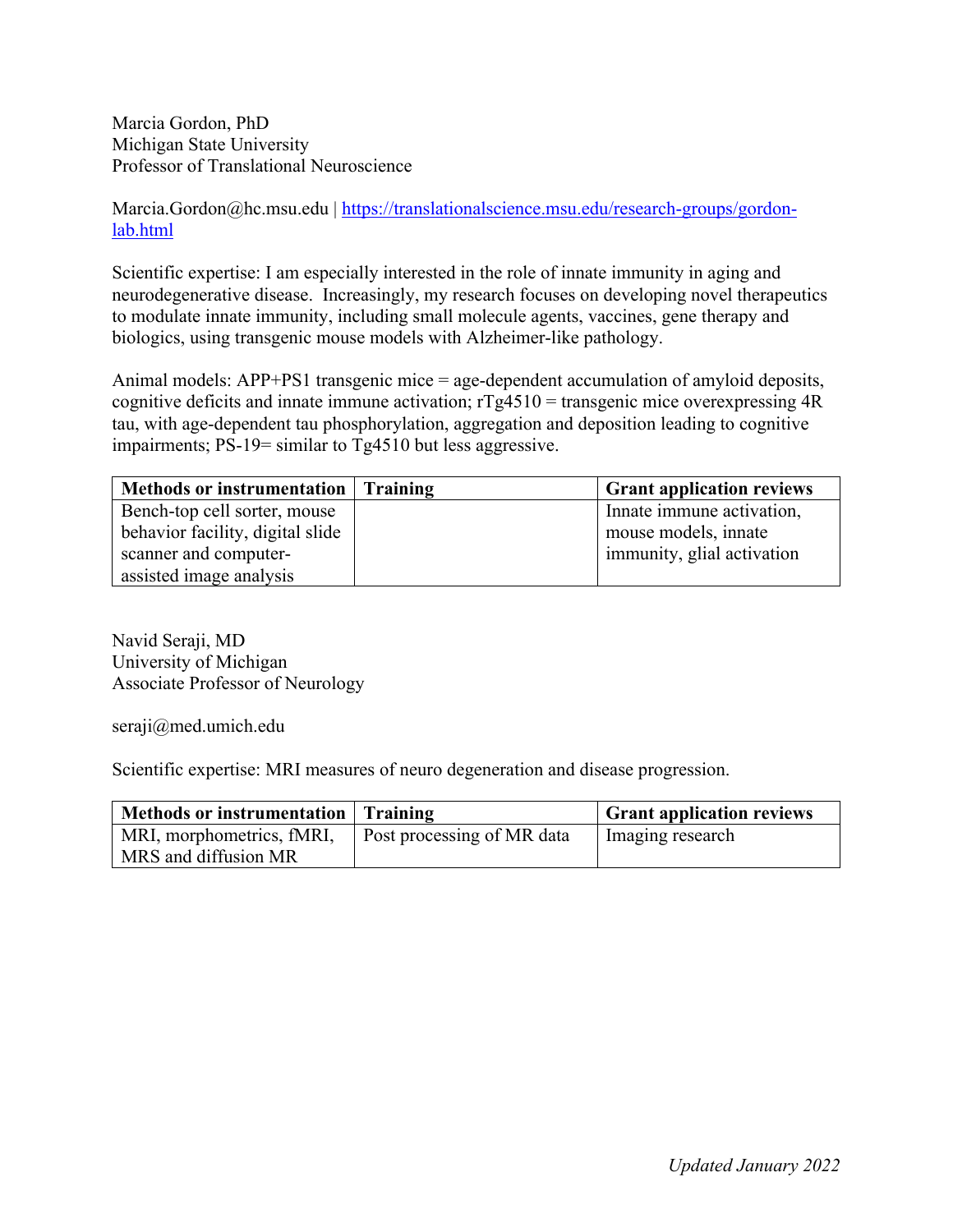Nick Kanaan, PhD Michigan State University Associate Professor of Translational Neuroscience Michigan ADRC, Biomarker Core Co-Lead

nkanaan@med.umich.edu https://translationalscience.msu.edu/research-groups/kanaan-lab.html

Scientific expertise: Molecular mechanisms of disease with a focus on Alzheimer's disease and other tauopathies, as well as tau protein biology and pathobiology

Animal models: Wild-type C57 mice; PS19 transgenic mice: mice harboring P301S mutant tau; Human tau knockin mice (Saido model): endogenous mouse tau gene was replaced with human tau gene and mice express all 6 human tau isoforms; Tau knockout mice: endogenous mouse tau gene was removed

Core resources: Blood (or other biological fluid) biomarker assessments via SIMOA immunoassays and/or mass spectrometry

| <b>Methods or instrumentation</b> | Training            | <b>Grant application reviews</b> |
|-----------------------------------|---------------------|----------------------------------|
| Microscopy (TEM, confocal),       | Any of the previous | Grants on AD, tauopathy, tau,    |
| Recombinant protein,              |                     | aging, PD                        |
| monoclonal antibody               |                     |                                  |
| production, biomarkers            |                     |                                  |
| (SIMOA immunoassays),             |                     |                                  |
| histology, biochemical            |                     |                                  |
| assays, molecular biology         |                     |                                  |
| assays, cell culture (including   |                     |                                  |
| primary neurons), rodent          |                     |                                  |
| models of tauopathy               |                     |                                  |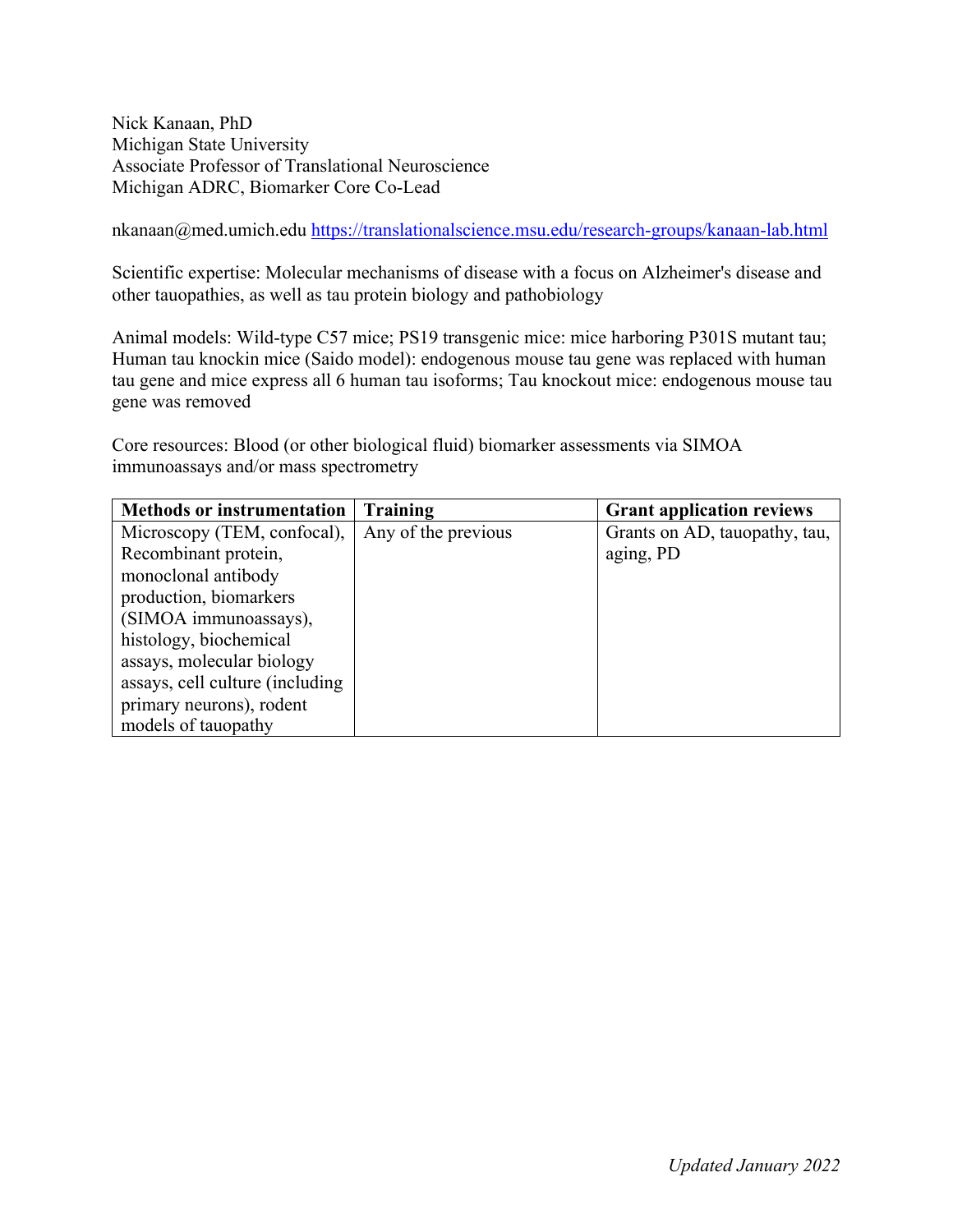## Peter Lichtenberg, PhD Wayne State University Distinguished University Service Professor of Psychology Director of the Institute of Gerontology and Merrill Palmer Skillman Institute Michigan ADRC, REC Co-Lead

p.lichtenberg@wayne.edu | https://iog.wayne.edu/profile/aa2275

Scientific expertise: Clinical geropsychology and geriatric neuropsychology; Financial decision making and neurocognitive decline; intersection of declining cognition, financial management and financial exploitation.

Core resources: REC provides a number of opportunities including developmental funds

| Methods or instrumentation | <b>Training</b>              | <b>Grant application reviews</b> |
|----------------------------|------------------------------|----------------------------------|
| Interviews, cognitive      | Community engaged            | Behavioral science grants--      |
| assessment                 | research, financial capacity | both basic and intervention;     |
|                            | measurement; Engaging with   | Community based work in          |
|                            | African American             | behavioral sciences              |
|                            | communities to enhance       |                                  |
|                            | research participation       |                                  |

Peter Tessier, PhD University of Michigan Albert M. Mattocks Professor of Pharmaceutical Sciences and Chemical Engineering

ptessier@umich.edu | https://tessier.lab.medicine.umich.edu/

Scientific expertise: My lab focuses on therapeutic antibody discovery, engineering, and optimization of affinity and specificity. We also work on delivery of antibodies to the brain using bispecific antibodies.

Animal models: Wild type and PS19 (tau) mice

| <b>Methods or instrumentation</b> | Training                  | <b>Grant application reviews</b> |
|-----------------------------------|---------------------------|----------------------------------|
| Mammalian protein                 | Mammalian antibody        | Therapeutic antibodies           |
| production (suspension HEK)       | production, antibody      |                                  |
| 293 and CHO), immunization        | discovery and engineering |                                  |
| and in vitro antibody library     |                           |                                  |
| generation, single B-cell         |                           |                                  |
| sorting for antibody              |                           |                                  |
| generation, flow cytometry        |                           |                                  |
| and FACS                          |                           |                                  |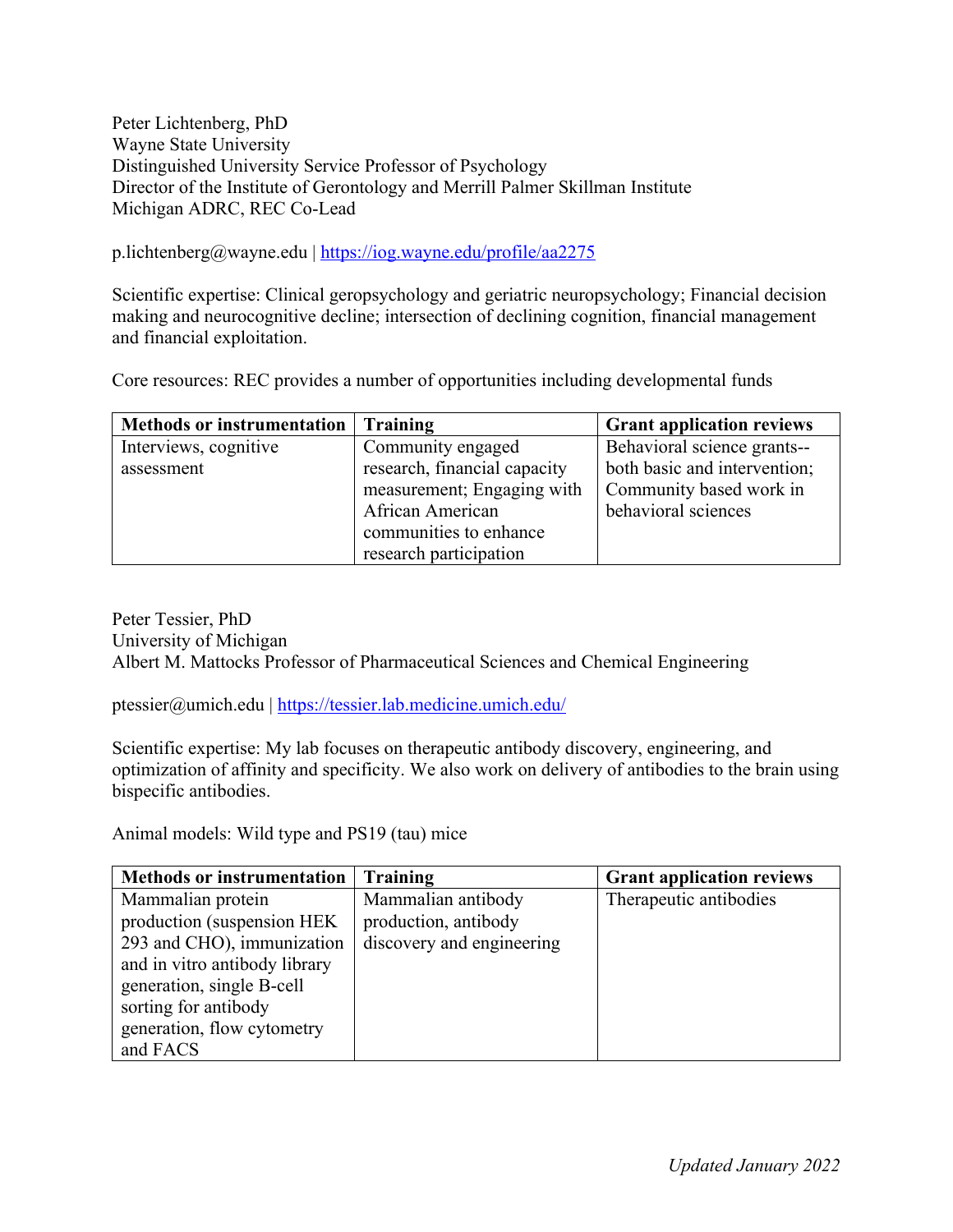Robert A. Koeppe, PhD University of Michigan Professor of Radiology

koeppe@med.umich.edu

Scientific expertise: Research interests center around the quantitative aspects of positron emission tomography (PET). Specific research areas include the development and implementation of tracer kinetic models for new and existing positron labeled radiotracers. Has extensive experience in multi-center trials involving PET imaging of amyloid and tau.

| Methods or instrumentation   Training | <b>Grant application reviews</b> |
|---------------------------------------|----------------------------------|
| PET Scanning                          |                                  |

Roger L. Albin, MD University of Michigan Anne B. Young Collegiate Professor, Department of Neurology Michigan ADRC, Research Education Component Lead

ralbin@med.umich.edu

Scientific expertise: Movement Disorders; Neurodegeneration Clinical Research

| Methods or instrumentation   Training |                              | <b>Grant application reviews</b> |
|---------------------------------------|------------------------------|----------------------------------|
| <b>PET</b> Imaging                    | Participant characterization | Neurodegeneration research       |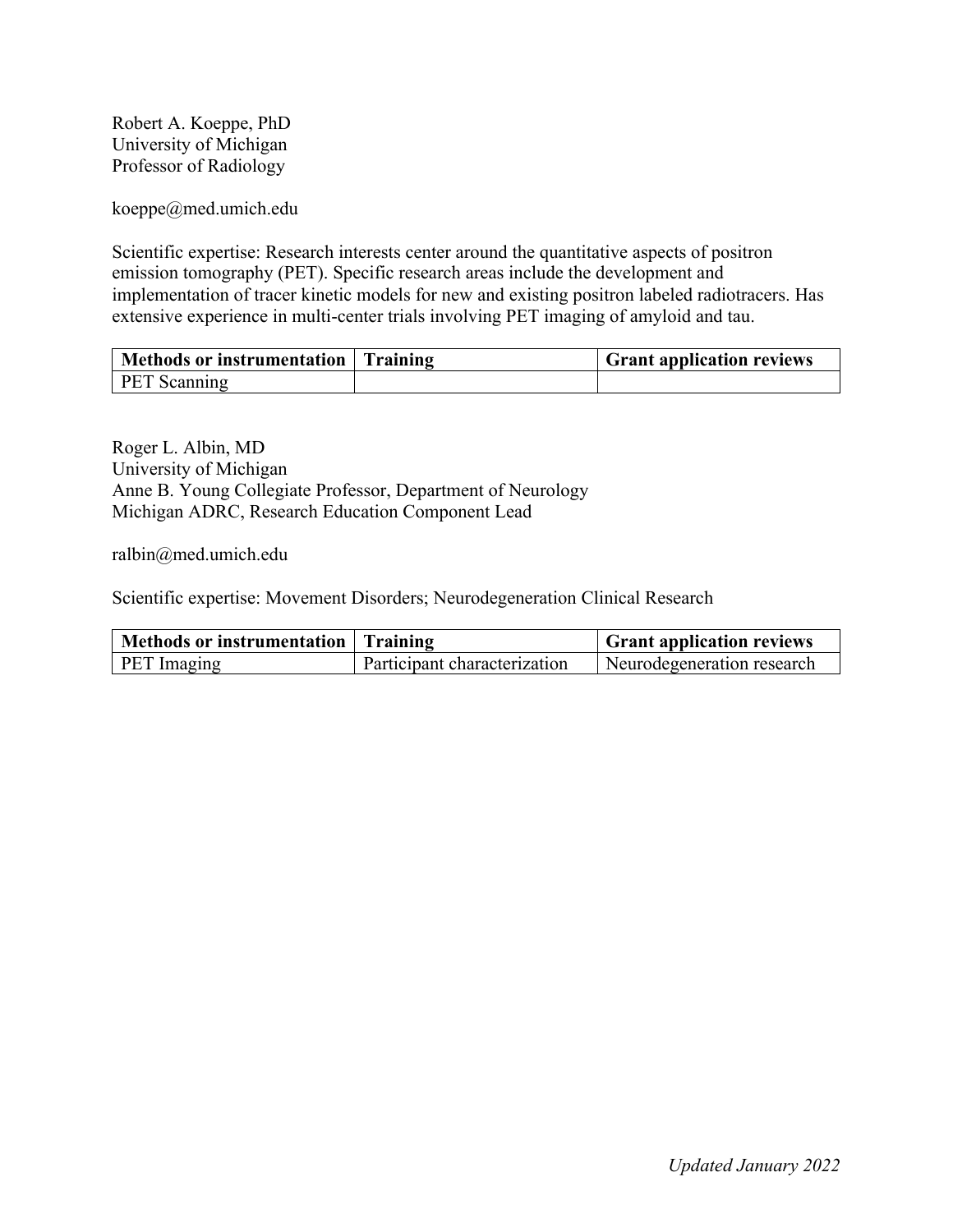Sami Barmada, PhD University of Michigan Angela Dobson Welch and Lyndon Welch Research Professor of Neurology Director, Michigan Brain Bank Michigan ADRC, Leaders Initiative, Neuropathology Core

sbarmada@med.umich.edu | www.barmadalab.com

Scientific expertise: We focus on disease mechanisms and therapeutic strategies in amyotrophic lateral sclerosis and frontotemporal dementia. Our objective is to use these models to test and identify effective new therapeutics; and define the pathways culminating in neurodegeneration in these disorders.

Animal models: primary neurons isolated from rodents (rattus norvegicus, mus musculus) or human stem cell derived neurons from individuals with sporadic and familial disease

Lab resources: We are happy helping with imaging needs and disease modeling.

Other resources: Longitudinal microscopy, super-resolution microscopy

| <b>Methods or instrumentation</b> | Training                     | <b>Grant application reviews</b> |
|-----------------------------------|------------------------------|----------------------------------|
| High content microscopy,          | Fluorescence microscopy,     | Basic science of FTD/ALS,        |
| super-resolution microscopy,      | super-resolution microscopy, | protein and RNA                  |
| longitudinal microscopy,          | human neuron differentiation | homeostasis, disease             |
| directed differentiation of       | from stem cells              | modeling                         |
| stem cells into neuronal          |                              |                                  |
| subtypes                          |                              |                                  |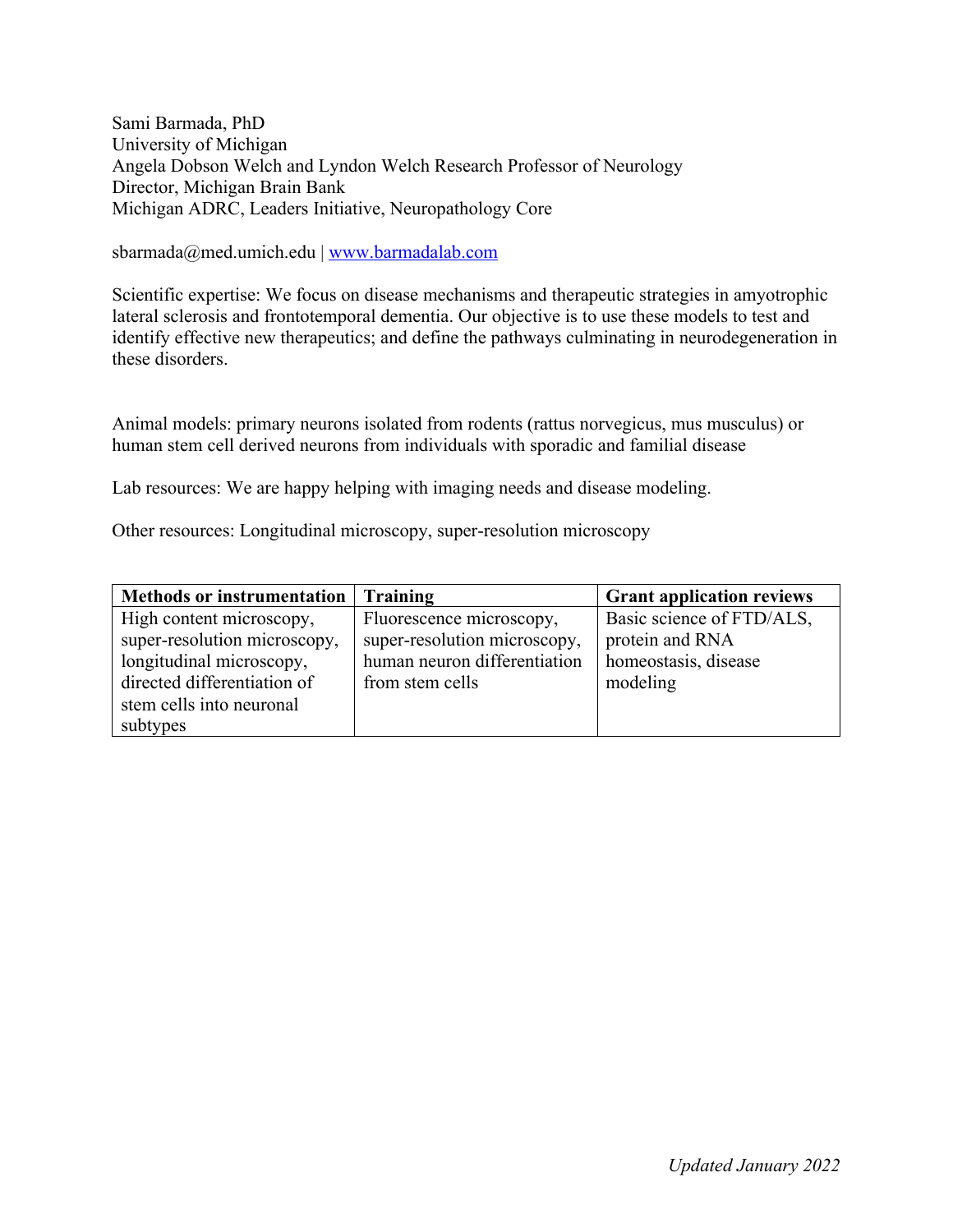Sarah Elzinga, PhD University of Michigan Edith Briskin Emerging Scholar Postdoctoral Fellow, NeuroNetwork for Emerging Therapies

seelzing@med.umich.edu | https://medicine.umich.edu/dept/mneuronet

Scientific expertise: Immuno-metabolic interactions in the CNS

Animal models: C57BL6 high fat diet induced obesity and prediabetes

| Methods or instrumentation Training |                             | <b>Grant application reviews</b> |
|-------------------------------------|-----------------------------|----------------------------------|
| IHC (floating sections and          | IHC (floating sections and  | Basic review of scientific       |
| confocal microscopy),               | confocal microscopy),       | content and minor editing of     |
| Western blotting, Cognitive         | Western blotting, Cognitive | language/structure               |
| testing in mice                     | testing in mice             |                                  |

Scott Counts, PhD Michigan State University Associate Professor of Translational Neuroscience

countsc@msu.edu | https://translationalscience.msu.edu/people/scott-counts.html

Scientific expertise: Cellular and molecular mechanisms of AD and VCID

Animal models: 3 rat models: Tg344-19 AD (F344 rats carrying APPswe and PS1d9); Spontaneously hypertensive stroke-prone rats (SHRSPs, Wistar-Kyoto rats with naturally occuring vascular abnormalities); "Frankenrats" (Tg344-19 AD rats backcrossed onto SHRSPs as a model for VCID)

| <b>Methods or instrumentation</b> | Training                      | <b>Grant application reviews</b> |
|-----------------------------------|-------------------------------|----------------------------------|
| Laser capture microdissection     | LCM; single neuron gene       | Anything dementia related        |
| (LCM)                             | expression analysis; rat      | but specifically anything that   |
|                                   | behavioral training;          | would be handled by CNN          |
|                                   | stereotactic surgery; all     | study section                    |
|                                   | standard molecular, cell      |                                  |
|                                   | biological, histological, and |                                  |
|                                   | biochemical assays            |                                  |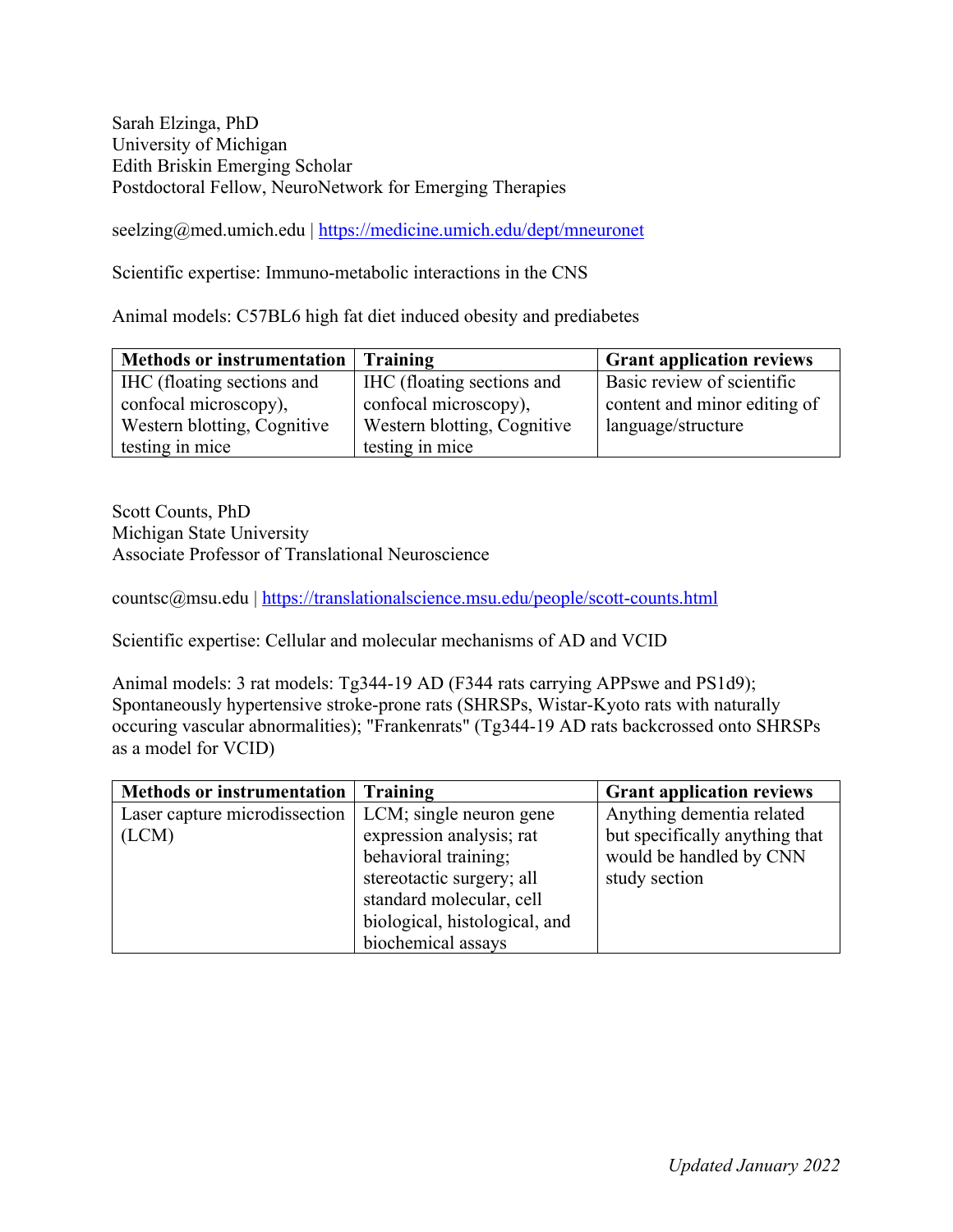Scott Peltier, PhD University of Michigan Technical Director and Research Scientist Functional MRI Laboratory

spelt@umich.edu | fmri.research.umich.edu

Scientific expertise: MRI acquisition and data analysis

Core resources: The lab offers pilot grants for investigators to allow collection of preliminary data

| Methods or instrumentation   Training |                                      | <b>Grant application reviews</b> |
|---------------------------------------|--------------------------------------|----------------------------------|
| Human MRI scanners (3T)               | Our lab runs a yearly FMRI<br>course | Imaging applications             |

Scott Roberts, PhD University of Michigan Professor, Health Behavior and Health Education Michigan ADRC, Outreach, Recruitment and Engagement Core Lead

jscottr@umich.edu | https://robertsresearch.org/

Scientific expertise: Health communication; bioethics; dementia education; health psychology, especially as applied to genetic testing

Core resources: We can help assist studies actively trying to recruit participants; we can offer speaking opportunities / feature articles on our website/newsletter to promote visibility of their work

| <b>Methods or instrumentation</b> | Training                     | <b>Grant application reviews</b> |
|-----------------------------------|------------------------------|----------------------------------|
| Social and behavioral health      | Social / behavioral          | <b>Grants addressing</b>         |
| surveys                           | interventions / surveys; RCR | psychosocial issues posed by     |
|                                   | ' ELSI                       | Alzheimer's disease              |